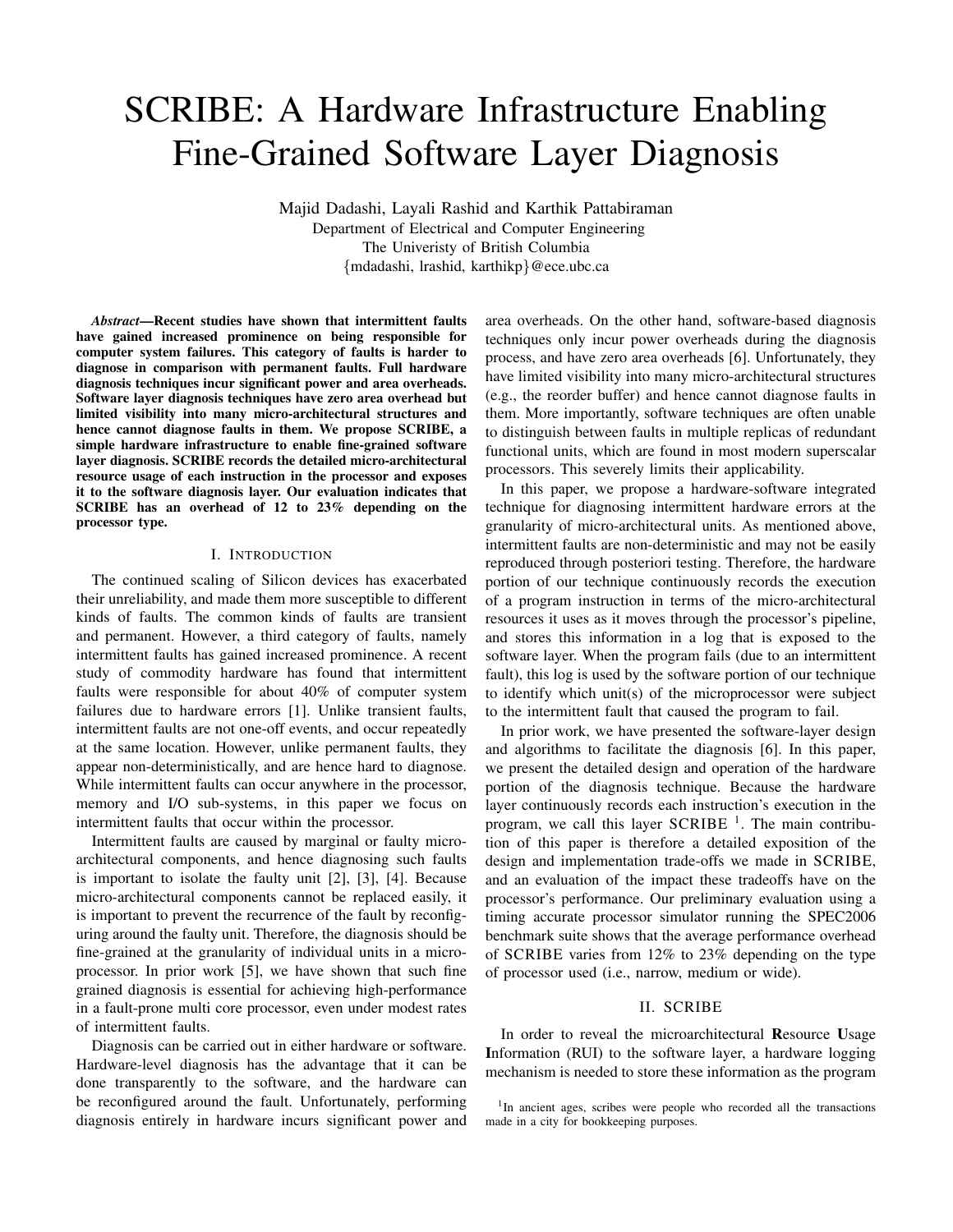executes [7], [8], [3]. SCRIBE is used to provide this support (i.e. collecting RUI and revealing it to the software layer) in the processor. This section presents the functionality and microarchitecture of SCRIBE.

# *A. RUI Format*

We use the term RUI to denote the log corresponding to a single instruction's execution as it moves through the pipeline. The RUI records the units used by the instruction in each pipeline stage. Each field of the RUI corresponds to a single pipeline stage or functional unit. As an example, we consider an *add* instruction which is put in the entry 4 of Instruction Fetch Queue, entry 7 of the ROB, entry 24 of reservation station and also uses the second integer ALU. The RUI of this instruction is shown in figure 1.

The RUIs are stored in a circular buffer in a reserved address space in memory as the programs execute on the processor. We have found in a prior study that most intermittent faults cause programs to crash within a few thousand instructions from their start [9], and hence we choose the size of the buffer to be a few tens of thousands of instructions. Because the circular buffer is in a reserved area of memory, it does not interfere with the memory access patterns of the application.

| IFO- | ROB RS | FU | LSO. |
|------|--------|----|------|

Fig. 1: The RUI entry corresponding to an *add* instruction

# *B. Data Collection*

We make use of the Reorder Buffer(ROB), a component in the superscalar architecuture, as a carrier for temporary RUI data. ROB is a hardware circular buffer implemented in the superscalar pipeline with one entry per dispatched yet not commited instruction [11]. We augment each ROB entry with an X bit field  $(X \propto lq(Total number of resources))$  to keep the RUI of the instruction corresponding to that entry. This field is filled with valid RUI as the instruction traverses the pipeline and makes use of specific resources. Since there is a one to one correspondence between each instruction and an ROB entry, the complete RUI of the instruction can be known when it reaches the commit stage. The RUIs are sent to the memory hierarchy when their instructions are retired from ROB, and hence only correctly predicted instructions will be sent.

To gather information about which resources have been used by the corresponding instruction of that ROB entry, we need to connect the various stages of the pipeline with the ROB entry and send the information to the ROB at the appropriate time. The locations and the time for sending the information to the RUI field of an ROB entry is shown in table I.

Figure 2 shows the whole processor with our mechanism added. The processor chosen to show the added components is a *Superscalar DLX* processor ,(based on [10]) with some modifications to make the figure more understandable. The units related to SCRIBE in the figure are the *logging* and



Fig. 2: Organization of SCRIBE in the context of a processor derived from SuperScalar DLX processor [10]. Dashed lines show the added units and interconnects to implement SCRIBE.

| Resource   | Where                   | When                       |  |
|------------|-------------------------|----------------------------|--|
| IFO        | <b>IFO Head Pointer</b> | <b>Instruction Reading</b> |  |
|            |                         | In Dispatch Stage          |  |
| ROB        | <b>ROB</b> Tail Pointer | ROB entry allocation       |  |
|            |                         | In Dispatch Stage          |  |
| LSO        | LSO Tail Pointer        | LSQ entry allocation in    |  |
|            |                         | Dispatch Stage             |  |
| RS         | Select port of RS       | RS entry allocation        |  |
|            | entry MUX               | In Dispatch Stage          |  |
|            | Select port of          |                            |  |
| Functional | FU selection            | <b>Issue Stage</b>         |  |
| Unit       | MUX                     |                            |  |

TABLE I: Details of the additional connections that must be introduced in the pipeline and when the information should be sent to the RUI

*priority handling* units which are added to the commit stage of the pipeline. The logging unit is in charge of compressing the RUI entries and sending them to the priority handling unit. The priority handling unit in each cycle chooses a regular store or a logging store to send to memory. These units are explained in detail in sections II-C and II-D. The interconnects transferring the resource usage to the ROB are shown using dashed lines.

# *C. Logging Mechanism*

As shown in figure 2, the ROB is connected to the logging unit which is in charge of sending the RUI to memory hierarchy for long time storage. The logging unit is expanded and shown in figure 3 along with the units communicating with it (*Priority handling*, LSQ and ROB). We explain the design of the logging mechanism in more detail below.

When an instruction is retired from the ROB buffer, the RUI field of its ROB entry will be inserted into one of the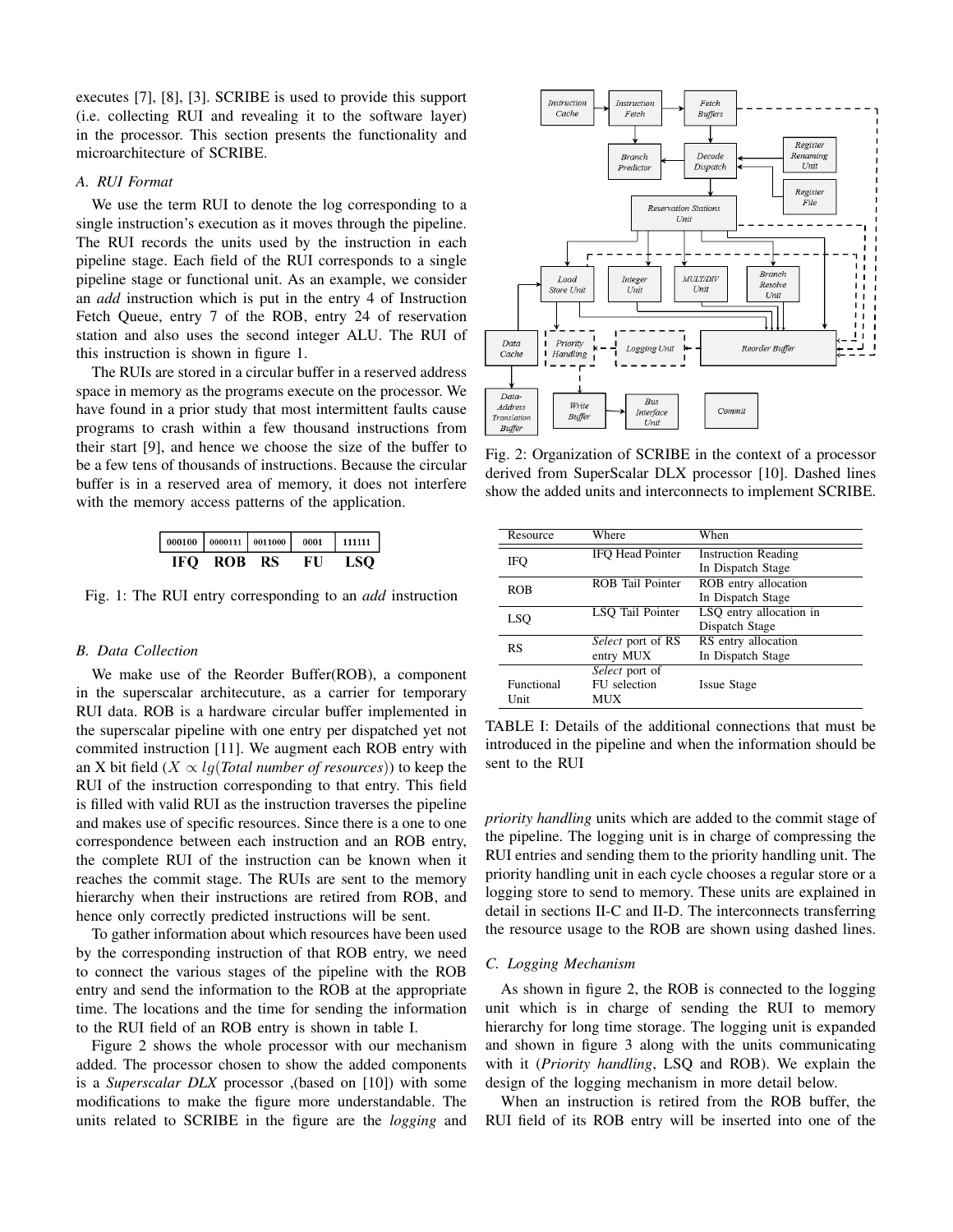

Fig. 3: The *Logging Unit* includes the *Logging Buffer*, *Alignment Circuit* and *LogSQ*

partitions in the *Logging Buffer*. Logging Buffer (LB) is a dual partitioned queue and is in charge of keeping the RUI of the retired instructions. Each of the partitions of the *LB* get filled separately. The role of the *alignment circuit* is to compress the RUI data and send them to the memory. When one of the partitions is full, its data is processed by *Alignment Circuit* and the other partition starts getting filled and vice versa. Thus, *data processing* and *filling* mode alternate with each other in each partition of the logging unit.

When a partition of the logging buffer gets full, the alignment circuits start concatenating RUI fields of multiple log buffer entries to form *quadwords* (64 bit words). These quadwords are then stored in *Logging Store Queue (LogSQ)* where they compete with the regular loads and stores of the program to be sent to memory hierarchy. This process is explained in section II-D. If the LogSQ is full, the alignment circuits have to be stalled until a free entry in the logSQ becomes available. We discuss the implications of this stalling in Section III-C.

#### *D. Priority handling*

The goal of the priority handling unit is to mediate accesses to main memory between the stores performed by the logging mechanism and the regular stores performed by the processor. The priority handling unit includes the priority handling circuit and a multiplexer to select between the regular store instructions and the *logging store*s. The schematic of the simple priority handling circuit is depicted in figure 4. The priority handling unit takes inputs from the (regular) *load and store unit* and the *logging unit* and has its output connected to the *write buffer*.

In the commit stage, when both a regular load/store instruction and a *logging store instruction* from *logSQ* are ready, one of them has to be chosen to be sent to memory hierarchy. If logging store instructions are not sent to memory on time, the logSQ becomes full and the alignment circuits are stalled. As described in section II-C, the retiring process will be stalled in this situation which incurs a performance overhead for the processor. The main challenge is to reduce the probability of this situation occuring and hence reduce the performance overhead.



Fig. 4: The priority handling circuit schematic

One way to avoid the logSQ from becoming full is to always prioritize the logging stores over regular ones. This will prevent the regular stores from blocking the draining process of logSQ. However, this will lead to stalling the regular non-store instructions which do not need the store port before a blocked regular store. This is because instructions are retired from the ROB in a FIFO (First-In-First-Out) manner. If logging store instructions are always prioritized, a regular memory instruction at the head of the ROB would not be retired until the LogSQ is drained. This in turn will lead to stalling of the instruction commit mechanism in the processor, preventing the other partition of the logSQ from filling up with instructions. Our experiments show that this leads to severe performance slowdowns in the processor.

The other alternative is to prioritize regular stores over logging store instructions. However, this can lead to the processor being deadlocked due to the following sequence of events in the processor: *(I)* LogSQ becomes full and therefore one partition becomes full before processing of the other partition is finished. *(II)* As a result, the instruction retiring from the ROB will be stalled so that the logging mechanism can catch up. If there is a load/store effective address generation instruction at the head of ROB, it will also be held because the retiring process is stalled. *(III)* Since the held load/store has priority over logging store instructions, it will not let them be sent and so the logSQ will not drain. *(IV)* Hence, the alignment circuits will be kept stalled. This leads to a deadlock and the processor hangs.

Our solution is to use a hybrid approach where we switch the priorities between the logging stores and the regular stores based on the size of the LogSQ. We prioritize regular load/store instructions by default, until the logging mechanism starts stalling the commit stage (because of one partition becoming full before processing of the other one is finished). At this point, the logging store instructions gain priority over regular load/stores for approximately the number of cycles needed for logSQ to be drained. This value is computed at the time of the stall as:  $\frac{|LogSQ|}{\#of memoryPorts}$ . During all other periods, the regular stores continue to get priority over the logging stores, and hence do not hold up the other instructions in pipeline.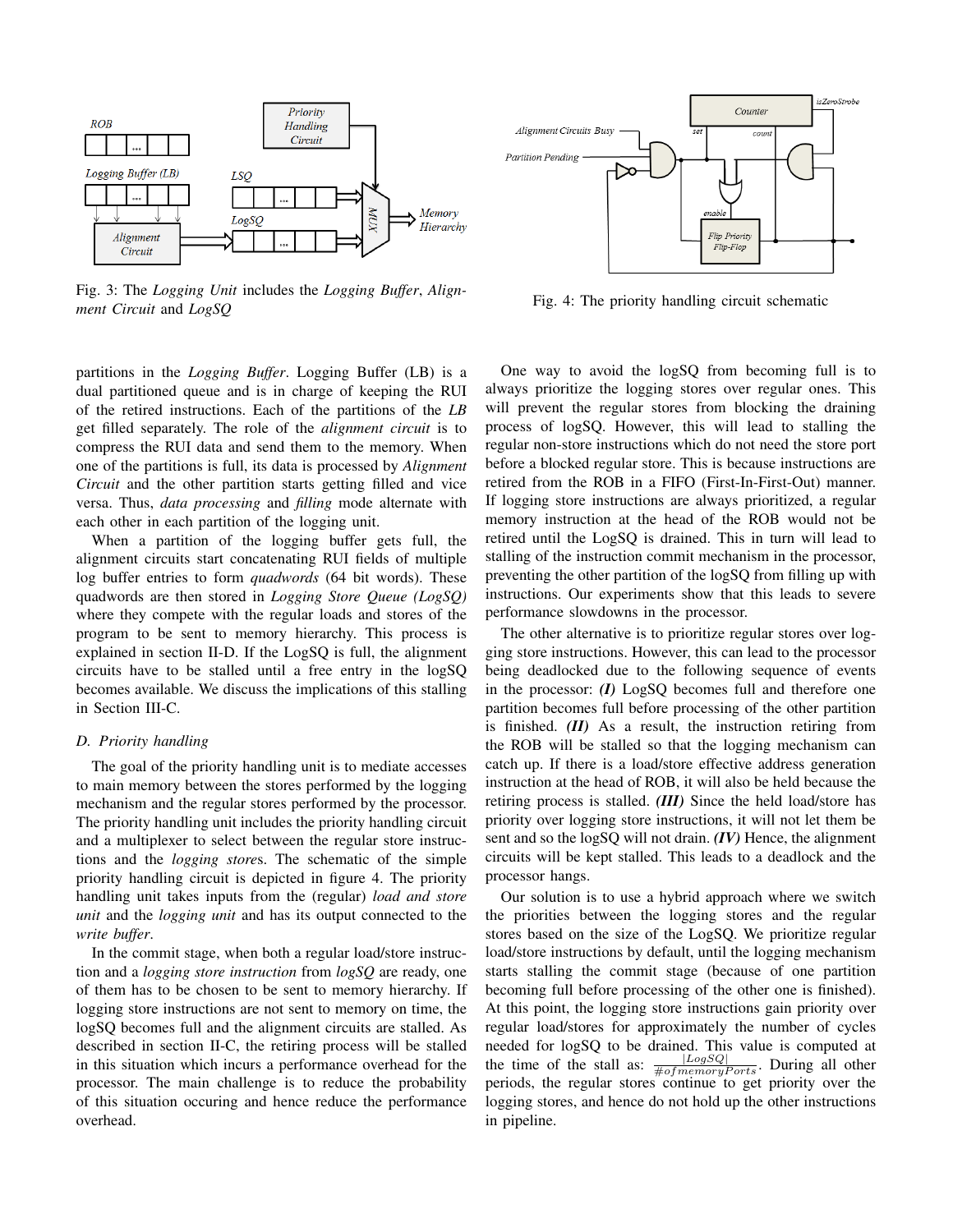#### III. EVALUATION

In this section, we first describe the methodology used for evaluating SCRIBE. We then present the results of the evaluation and a detailed breakdown of the results.

### *A. Methodology*

We implemented SCRIBE in *sim-mase*, a cycle-accurate mciroarchitectural simulator, a part of the SimpleScalar package [12]. The common configurations between the baseline processors we simulated are shown in table II. We use three

| Value                                    |  |  |
|------------------------------------------|--|--|
| 32K, 4-way, LRU, 1-cycle                 |  |  |
| latency                                  |  |  |
| 32K, 4-way, LRU, 1-cycle                 |  |  |
| latency                                  |  |  |
| 512K, 4-way, LRU,                        |  |  |
| 8-cycle latency                          |  |  |
| Bi-modal, 2-level                        |  |  |
| 64K, 4-way, LRU                          |  |  |
| 128K, 4-way, LRU                         |  |  |
| 200 CPU Cycles                           |  |  |
| $109$ instructions                       |  |  |
| $10 \times \overline{10^6}$ instructions |  |  |
|                                          |  |  |

TABLE II: Default machine configurations

different processor configurations (Narrow, Medium and Wide pipelines) for our experiments. These configurations represent different families of processors, from standard or simple to higher end commercial processors. These configurations are similar to the ones used in Timor et al. [13]. The configurations are listed in table III. The width of the processor affects the RUI size and the utilization of resources which in turn impacts the performance overhead of SCRIBE. We choose the LogSQ and Logging Buffer to be 32 and 64 entries respectively as our experiments have shown increasing their sizes beyond these numbers has no significant effect on performance.

| Topic          | Parameter                 | Machine Width            |      |             |
|----------------|---------------------------|--------------------------|------|-------------|
|                |                           | Nar.                     | Med. | <b>Wide</b> |
|                | Fetch                     | 2                        |      | 8           |
| Pipeline Width | Decode                    | $\overline{2}$           | 4    | 8           |
|                | <b>Issue</b>              | 2                        | 4    | 8           |
|                | Commit                    | $\overline{\mathcal{L}}$ | 4    | 8           |
| Array Sizes    | <b>ROB</b> Size           | 64                       | 128  | 256         |
|                | <b>LSO</b> Size           | 32                       | 32   | 32          |
|                | Integer Adder             | $\mathfrak{D}$           | 4    | 8           |
| Number of ALUs | <b>Integer Multiplier</b> |                          |      |             |
|                | FP Adder                  |                          |      | 2           |
|                | FP Multiplier             |                          |      |             |

TABLE III: Different Machine Widths

To evaluate SCRIBE, we use seven benchmarks from the SPEC 2006 integer benchmarks set and two (*soplex* and *dealII*) from the SPEC2006 floating-point benchmarks set. We choose these benchmarks as they were compatible with our infrastructure. We did not cherry-pick them based on the results. All the benchmarks have been fast forwarded for  $10<sup>7</sup>$  instructions and then simulated in detail for  $10<sup>9</sup>$  instructions. The goal of the experiments is to measure the performance overhead of

SCRIBE. This is measured as the percentage of extra cycles incurred by the simulator to run the benchmark programs. We do not evaluate fault coverage in these experiments.

# *B. Results*

Figure 5 shows the performance overhead incurred by SCRIBE for the seven benchmarks and across three configurations. The *geometric mean* of the overheads across all configurations is 14.7 %. In most of the cases (all except *soplex-pds*), the *wide* configuration (*GeoMean* = 23*.*21%) incurs higher overhead than the *medium* (*GeoMean* = 11*.*88%) and *narrow* (*GeoMean* = 11*.*53%) configurations. The *Medium* and *narrow* configurations are comparable in terms of overhead. This is because the *wide* processor is utilizing the resources in a better way leaving fewer free slots to be used by SCRIBE and therefore is stalled more often, leading to higher performance overheads.

Figure 6 shows correlation between the performance overhead for each benchmark and the baseline IPC of the benchmark. We find that there is a positive correlation between the IPC and the overhead (i.e. overhead increases as the baseline IPC increases). For example, the baseline IPC values for *perl* and *libquantum* are 1.35 and 3 and their overheads are 6.18% and 28.05% respectively. This result is intuitive, as SCRIBE uses underutilized resources in the processor to perform its logging, and a higher IPC indicates that fewer resources are under-utilized and are hence available to SCRIBE.

#### *C. Discussion*

To better understand the performance overheads incurred by SCRIBE, we break down the overhead into four parts. Figure 7 shows the overhead breakdown of SCRIBE for the medium width processor. The overhead components are:

- *•* Memory Ports Pressure: Since multiple *Logging Store*s are being sent to the memory hierarchy by SCRIBE, the memory ports might get busy in some cycles when needed by regular loads/stores. This would make the regular loads and stores stall. This component is responsible for  $\sim$  41% of the total SCRIBE overhead.
- **Stalling Regular Stores:** In the cycles in which the logging mechanism has priority, regular stores at the head of ROB will be stalled and hence the commit stage becomes stalled. This will continue until the regular stores gain priority over *logging store*s again. This component is responsible for  $\sim 32\%$  of the total SCRIBE overhead.
- *•* Reducing Commit Bandwidth: The commit stage has a limited bandwidth. SCRIBE consumes part of this bandwidth in each cycle by attempting to send logging stores to the memory hierarchy. This part of the overhead is responsible for  $\sim 23\%$  of the overhead.
- *•* Stalling the Commit Stage: This happens when one partition of the *Log Buffer* is not still done being compressed while the other partition becomes full. In this case, the commit stage will be stalled. This component is responsible for only  $\sim 4\%$  of the total SCRIBE overhead.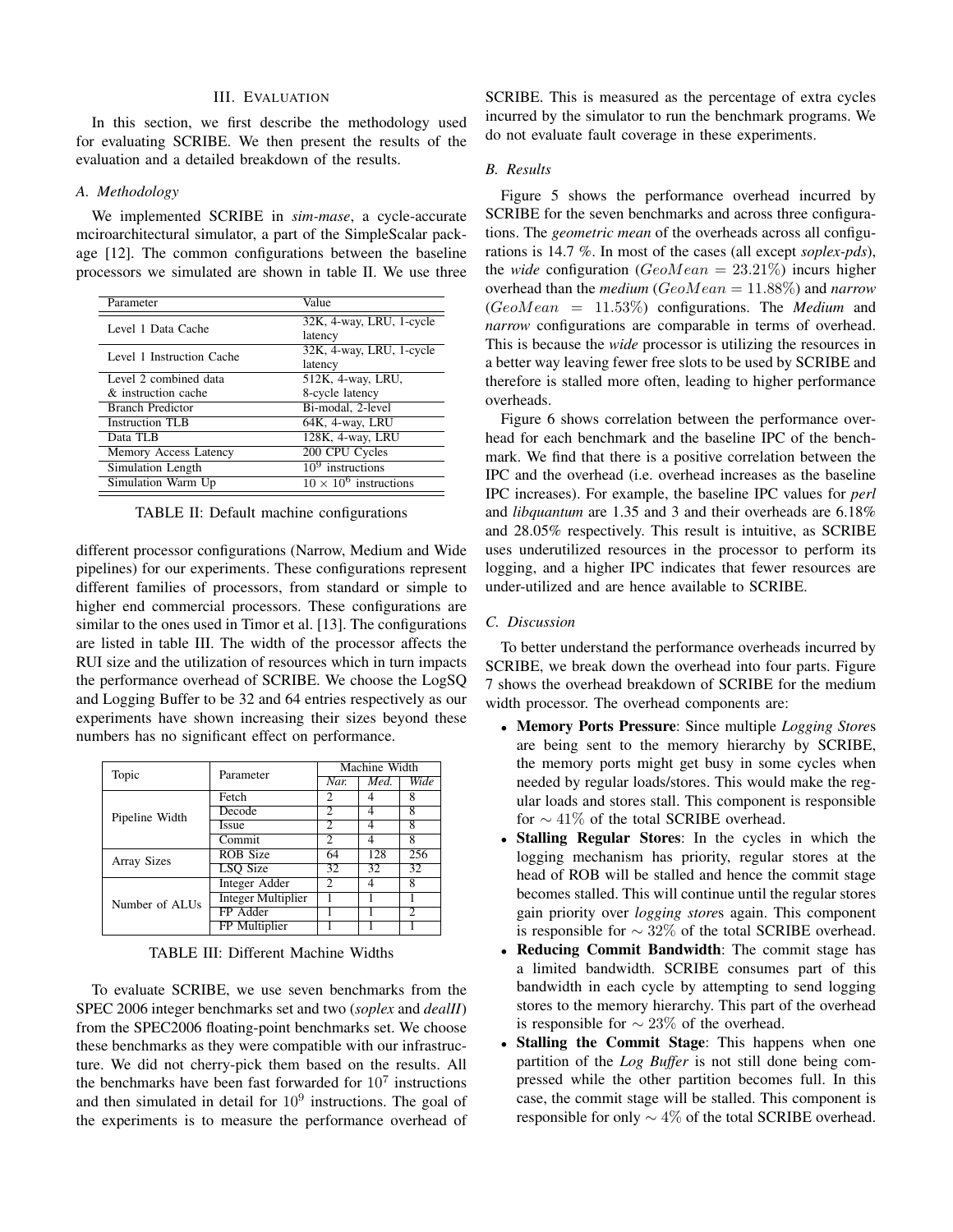

Fig. 5: The performance overhead of SCRIBE applied to three configurations: *Narrow*, *Medium* and *Wide*



Fig. 6: Correlation between baseline IPC and Performance Overhead. The trendline for each dataset is also shown.



Fig. 7: The breakdown of the overhead into different sources for medium width processor (Normalized to overhead in each benchmark)

Thus we see that the overhead of SCRIBE is dominated by the memory pressure it introduces to the processor, as well as the stalling of regular stores in the processor.

#### *D. Sensitivity Analysis*

In this section, we perform a sensitivity analysis of the performance overhead of SCRIBE to the sizes of Logging Buffer and LogSQ. Recall that these are structures added by SCRIBE to the processor to store the log data. In the earlier part of the evaluation, we had fixed the sizes of these buffers to be 32 and 64 entries, respectively. We explain the reason for these choices below.

We use the medium width processor from table III in this part of the evaluation. Further, for conciseness we use three of the nine benchmarks used earlier. These benchmarks are representative of the general trend we observed across all nine benchmark programs.

Figures 8 and 9 show the variation of the overhead with the sizes of the Logging Buffer and LogSQ. As can be seen in the figures, the overhead initially decreases as we increase the sizes of the buffers. However, increasing the sizes of Logging Buffer and LogSQ beyond 32 and 64 entries respectively does not provide any benefit in terms of decreasing the overhead. This is because the overhead of SCRIBE is dominated by the memory pressure and stalled loads and stores (section III-C) both of which are independent of the sizes of the Logging Buffer and LogSQ. However, the component *Stalling Commit Stage* of the overhead does depend on these two sizes, but this only accounts for 4% of the overhead of SCRIBE. Note that at small buffer sizes, this overhead dominates, which is why the overhead of SCRIBE is high for smaller values of the sizes of the Logging Buffer and LogSQ.